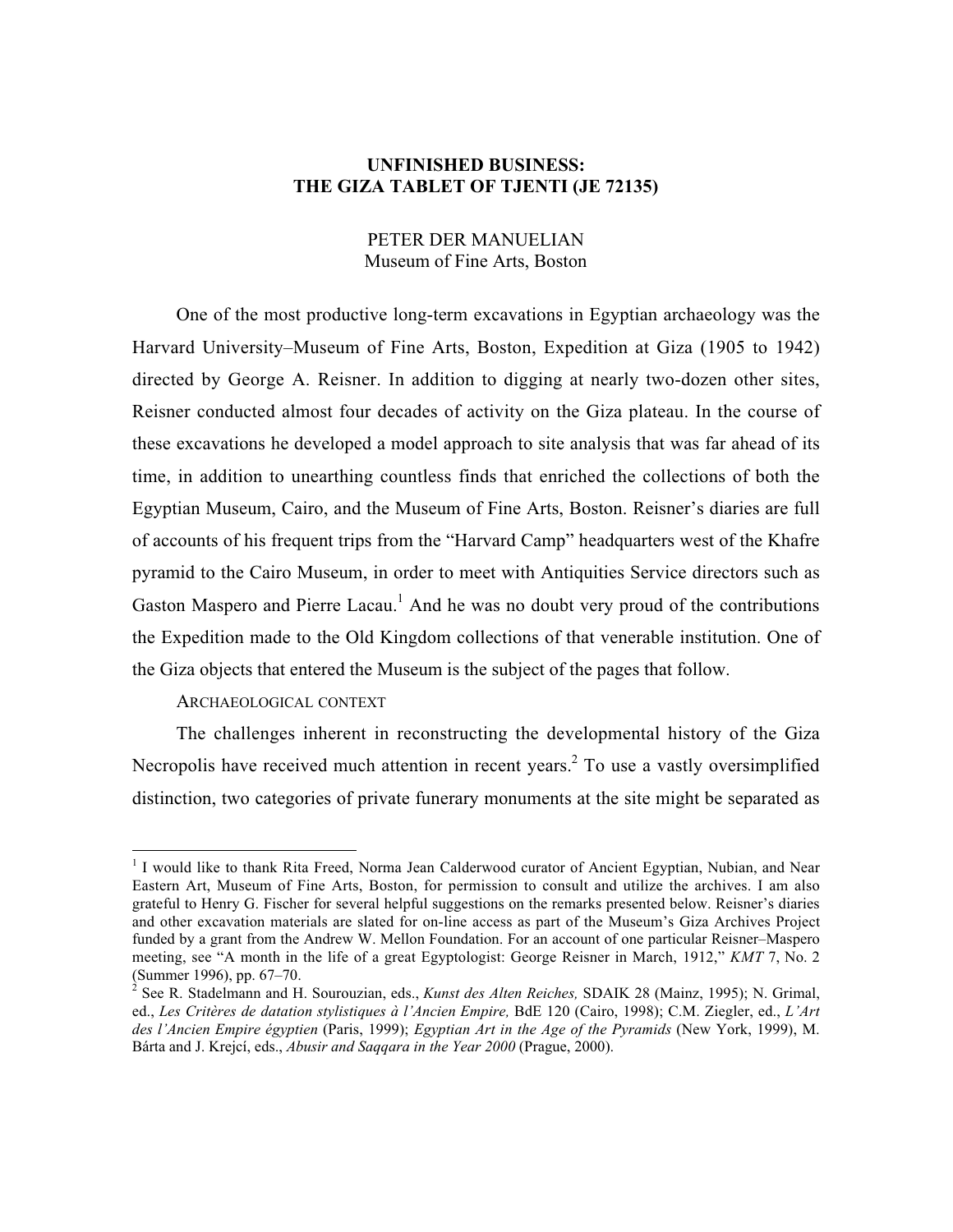belonging to a) the original layout of core cemeteries as envisioned by Khufu, and b) the later addition of subsidiary and intrusive burials that choked the original design of those core cemeteries. The false door tablet of Tjenti was discovered amidst the latter category and, to further complicate the issue, was reused as a roofing stone in a burial shaft. A closer look at this monument, the only inscribed object found in mastaba G 2113, reveals some interesting features about tomb decoration, use and reuse, and dating methods as applied to anomalous finds at Giza.

Cemetery 2100 is one of Reisner's four core, or nucleus, cemeteries west of the Khufu pyramid.<sup>3</sup> Originally consisting of eleven major mastabas that were probably constructed in an earlier phase (the western tombs) and a later phase (the eastern tombs), the cemetery was subsequently filled with minor mastabas and intrusive burial shafts. Most of these are uninscribed, and they must have been constructed well after Khufu's reign, many of them even as late as Dynasty 6. These minor mastabas are difficult to pinpoint precisely in time, and in the absence of artifacts or inscriptions, one must rely on archaeological and architectural context for dating purposes.

Nestled into the east–west passage between two of the earliest mastabas of cemetery 2100, tombs G 2110 (Nefer)<sup>4</sup> to the north, and G 2100 (one of Merib's parents)<sup>5</sup> to the south, is a small complex of minor mastabas that Reisner numbered G 2111, 2112, and 2113 (fig. 1).<sup>6</sup> Cemetery 2100 was first excavated in 1905–06 during the transition season when Reisner's sponsorship switched from the University of California, Berkeley (supported by Phoebe Apperson Hearst), to Harvard University and the Museum of Fine Arts, Boston. That year the work proceeded under the direction of Albert M. Lythgoe in what was to be his last field season before relinquishing his Boston curatorship and moving

<sup>&</sup>lt;sup>3</sup> The other core cemeteries are G 1200, G 4000, and the so-called Cemetery en Echelon; cf. Reisner, A History of the Giza Necropolis I (Cambridge, MA, 1942), p. 13ff., and Appendix A, C, and D.

<sup>&</sup>lt;sup>4</sup> References to G 2110 may be found in PM III, pp. 72–74, and Reisner, *Giza Necropolis* I, Appendix C, pp. 422–425. The author hopes to publish this tomb in a future volume of the Giza Mastabas Series.

 $<sup>5</sup>$  The decorated chapel from this tomb was removed to Berlin by Lepsius in the 1840s; cf. PM III, pp. 71–72;</sup> Reisner*, Giza Necropolis* I, Appendix C, pp. 419–421; K.-H. Priese, *Die Opferkammer des Merib* (Berlin, 1984).

<sup>6</sup> Reisner, *Giza Necropolis* I, Appendix C, p. 425.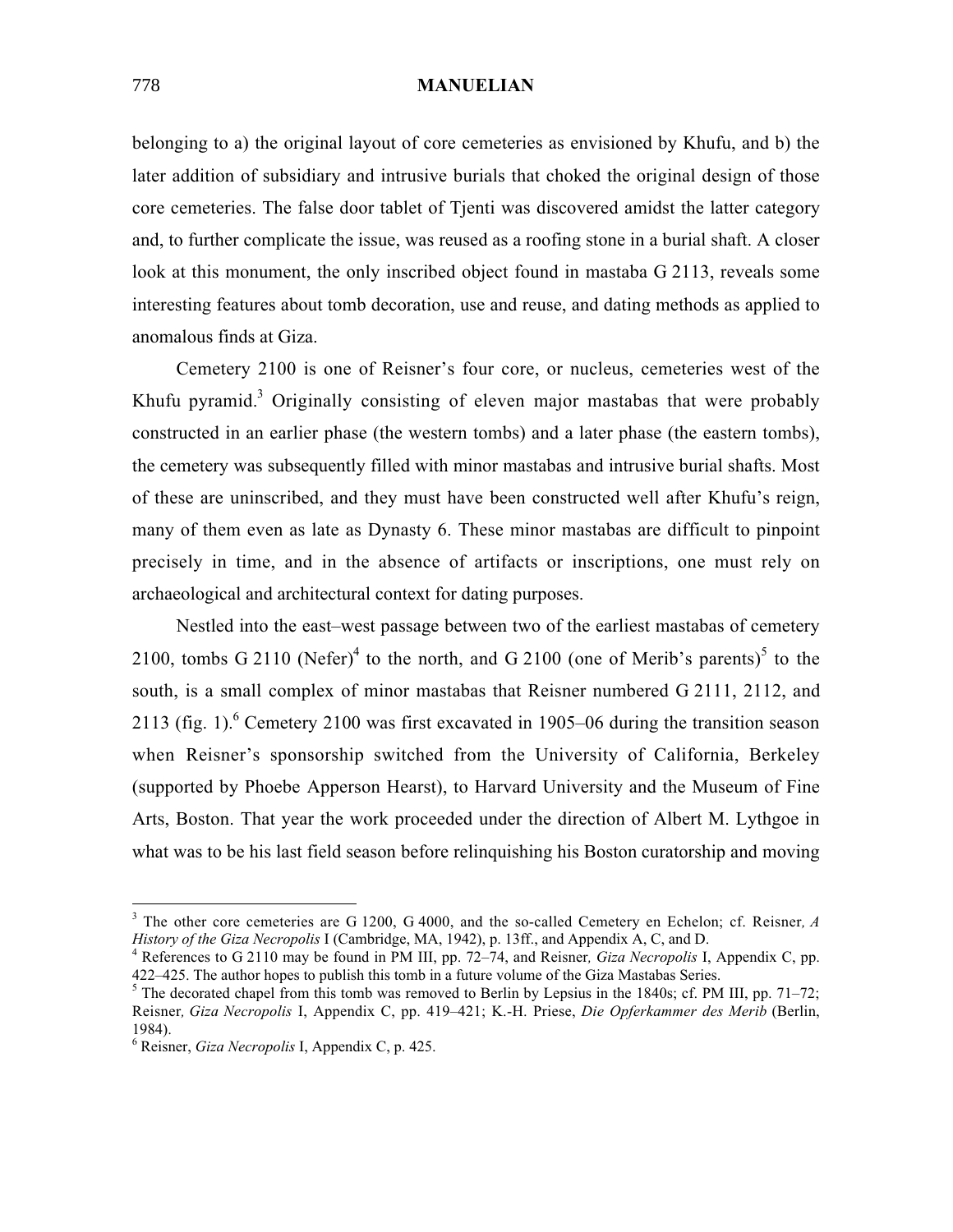to the Metropolitan Museum of Art in New York. Unfortunately, detailed daily excavation diaries were either not kept or did not survive from those early years.<sup>7</sup> An expedition photograph<sup>8</sup> shows the progress in the area between the major mastabas  $G\,2100$  and G 2110. While the shafts are clearly exposed at this time, the false door tablet under discussion must still be lying undiscovered, perhaps as much as one meter below surface level.<sup>9</sup> Our best information on the area was recorded thirty-two years later, in 1937, when the expedition returned or, more accurately, returned yet again, since supplemental work is also recorded in Cemetery 2100 for the years 1912 and 1931–32, among others. The purpose of these return efforts was additional clearance work in preparation for the publication of Reisner's monumental *History of the Giza Necropolis* I.10

G 2113 is an indistinctly delineated tomb to the west of G 2112 (see plan, fig. 1). To use Reisner's terminology, the mastaba was of type X  $c(1)$ , with u-masonry.<sup>11</sup> The tomb measures about 4.5 x 4.0 m, with a height of 1.20 m. The chapel was no more than an openair limestone passage just under 1 m wide between the back (west) wall of G 2111, and the façade (east wall) of G 2113. The undecorated lower part of a monolithic limestone false door was still in place at the north end of the east face. The corresponding area at the south end of the east face had been ripped away, obscuring the likely placement of a second, and probably more important, false door.

 $<sup>7</sup>$  Field season reports back to the trustees of the Museum of Fine Arts, Boston, are preserved for several of the</sup> earliest Giza seasons; these are stored in the Museum of Fine Arts, Boston and have been converted to electronic form.

<sup>8</sup> Negative C 1352, taken during the 1905–06 season, unpublished.

<sup>&</sup>lt;sup>9</sup> A comparison of Expedition photographs C 1352 (= C 12533; 1905–06) and A 7883 (December 3, 1937, fig. 2 here) reveals the deeper levels of the later image, clearly indicated by the exposed courses of the southwest corner of G 2110 to the left.

 $10$  Made possible by a grant from the Andrew W. Mellon Foundation, the "Giza Archives Project" has created a database of the more than 21,000 glass plate photographic negatives taken by the expedition at Giza. This database currently reveals only four images specifically of G 2113: A 7883 (12/3/1937), A 7884 (12/10/1937), C 14093 (12/16/1937); and B 8900 (12/3/1937). Two of these are illustrated here.

<sup>&</sup>lt;sup>11</sup> "Small nummulitic blocks set in low courses to form a rough sloping surface;" cf. Reisner, *Giza Necropolis* I, pp. 178–179, figs. 90–91.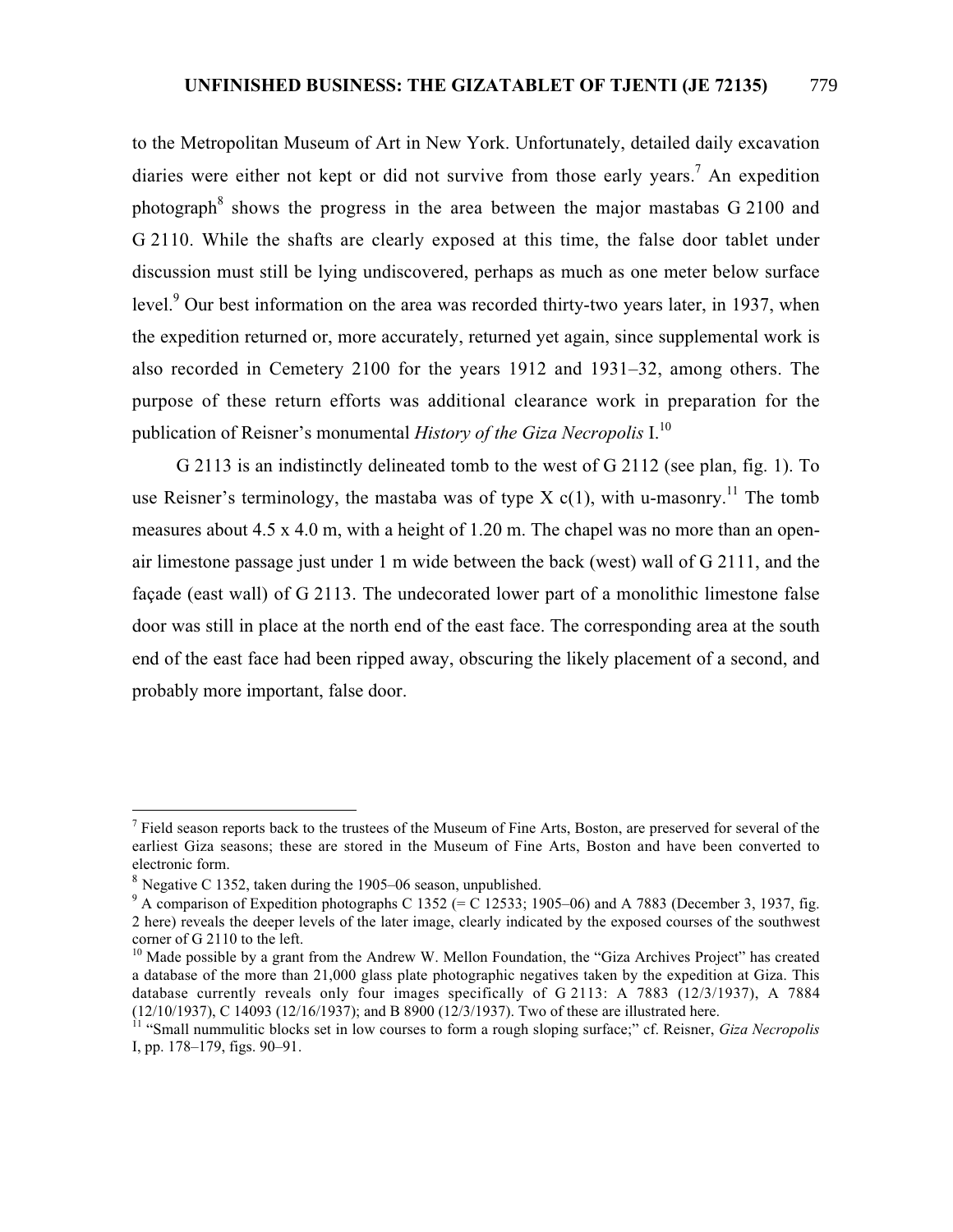

Figure 1. Plan of portion of nucleus cemetery G 2100, including G 2113.

Mastaba G 2113 contained four shafts, A, B, C, and D, all of which were lined above ground with mud brick. Shaft B was lined with mud brick on three sides; the masonry from the south face of Nefer's mastaba (G 2110) formed the superstructure's north side, providing a clue to the chronological development of the tombs in question (see below). Only shaft A was found to contain an actual burial, although the gender was not determined.<sup>12</sup> Shaft C, however, contained the reused tablet of Tjenti (Plate II). An excerpt from the Expedition Diary for Friday, December 3, 1937 reads:

… (2) G 2113. On the top of the mastaba. In exposing the lining and shafts of the mastaba. It is north of G 2100, south of G 2110 and west of G 2111. Masonry mastaba, because we found

<sup>&</sup>lt;sup>12</sup> The author hopes to provide a more detailed treatment of this tomb in a forthcoming publication on Cemtery 2100.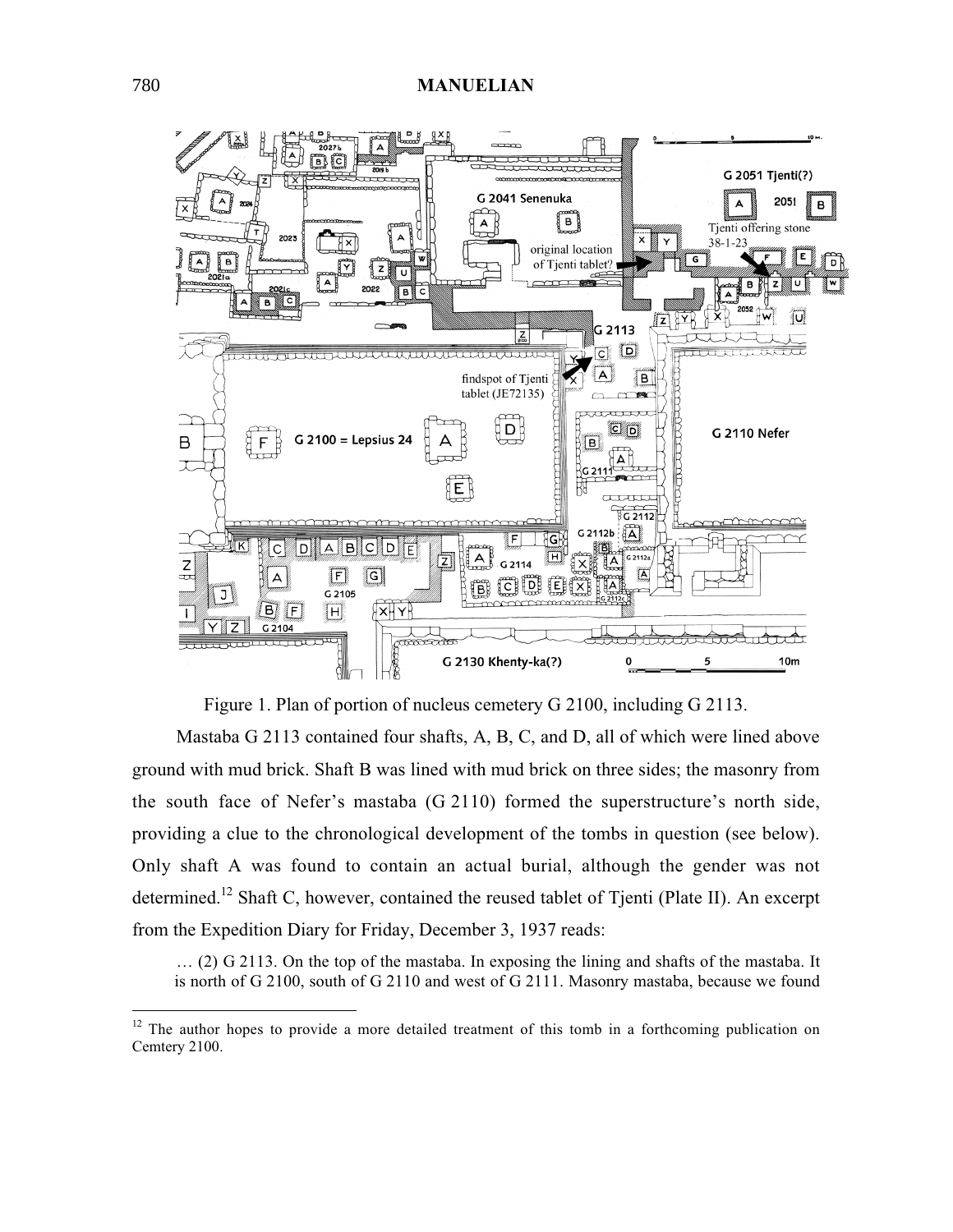the remains of the lining on east. On west side of the mastaba appears an uninscribed stela. Exposed four shafts, A, B, C, D and not started in them. We found on the roof of the chamber of shaft C two fragments of half of a limestone stela, in relief with the name of Thenty. One of the fragments is big and the other small. Two fragments from the outer part of the stela but uninscribed. Drawing of the mastaba in which the work resumed today.

The image in Plate I, photographed the same day the diary entry quoted above was made, shows the state of the excavation, with the tablet in the center foreground by the meter stick, looking southeast toward the Khufu pyramid. The tablet was removed to Harvard Camp and photographed in the camp studio on December 10, 1937 (Plate IIA). It was entered into the Expedition's Object Register with the field number 37-12-1 and following description:

Upper part of white limestone stela of [Tjenti] in fine relief but partially unfinished; re-used as a roofing slab, upper left hand corner broken off and also sides broken off into several fragments. Height 85 cm; width 110 cm; thickness 19 cm.

The tablet was subsequently acquired by the Egyptian Museum, Cairo under the number JE 72135. It is clear that it is not indigenous to G 2113 because the tomb's one surviving false door measures about 50–60 cm wide, while Tjenti's tablet measures 110 cm wide. One might wonder why shaft C, an apparently unused shaft, $^{13}$  would have received such an elaborate covering stone. Should it not have been the occupied shaft A that needed the best roofing slab? Or did all four shafts originally bear such covering stones and contain burials, and shaft C, with Tjenti's tablet, was merely the only one still in place in 1905?

DESCRIPTION AND TRANSLATIONS

The tablet's most striking features are the high quality of the raised relief carving and the unfinished state of the decoration (Plates IIA–B). The artist(s) apparently preferred to work from the bottom to the top. The lintel area below is complete, with a considerable amount of interior detail added to the large-scale hieroglyphs in bold raised relief. Particularly noteworthy are the *nb*-basket, *ntr*-sign, and the twisted flax *T* of Tienti's name.

 $13$  The word "apparently" is used here because on occasion the Expedition excavated a shaft in 1905 that contained a burial, only to return twenty-five or thirty years later for additional clearance work, and declare the shaft empty! The later excavators were clearly not aware that burials had been found and removed back in 1905.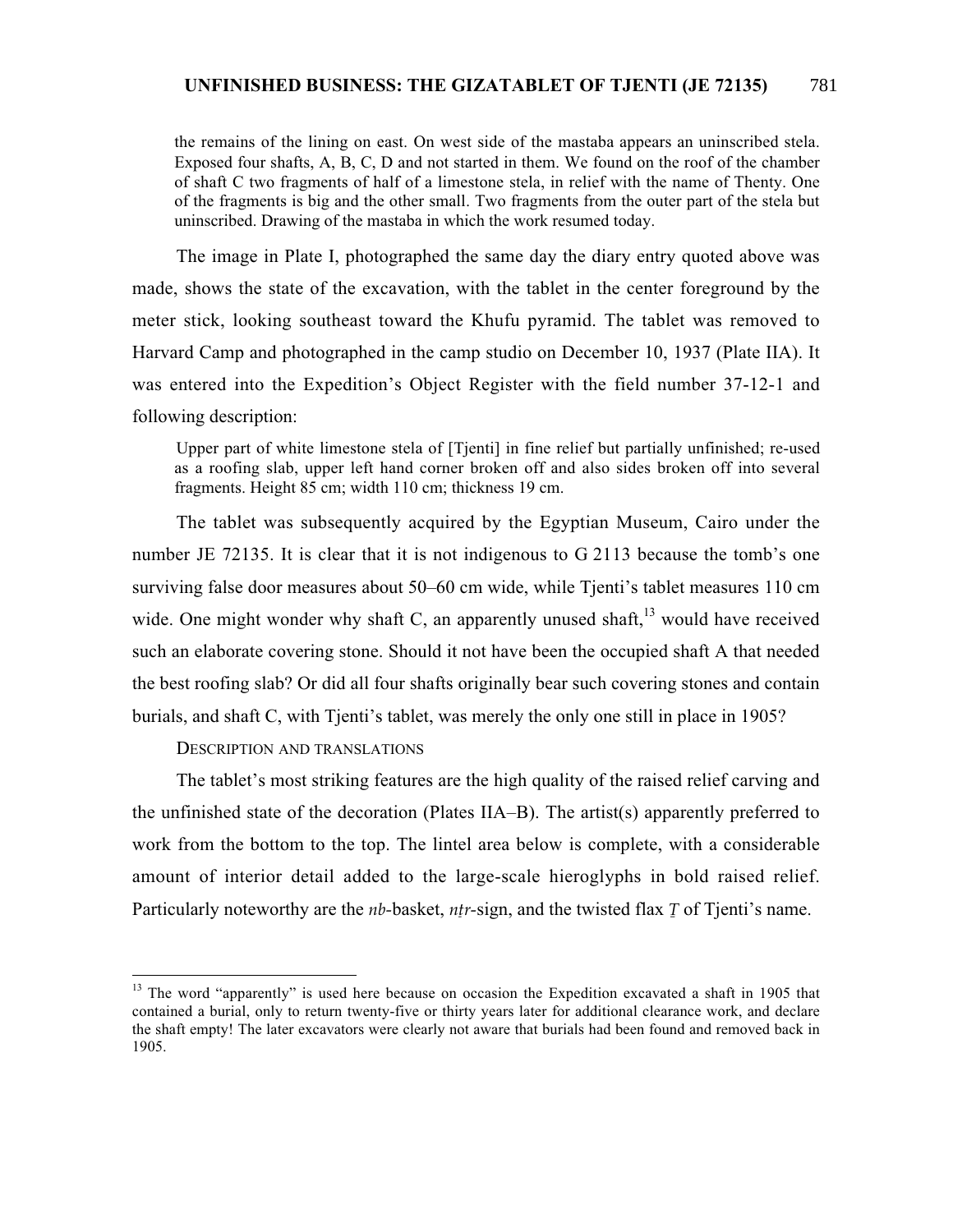Above the lintel, the carving of the panel, or tablet area, is three-quarters complete. The artist laid down his tools for good while halfway through carving the names of the seated couple. He has left the upper right portion of the tablet untouched altogether. Whatever sculptor's guidelines may have guided his chisel are invisible today, and the Expedition records make no mention of any painted lines at the time of excavation in 1937. The uncarved portions were probably meant to list Tjenti's titles, as well as standard offerings that typically follow natron, green and black eyepaint. One might expect the words for figs (*db*<sub>3</sub>), wine (*irp*), carob bean (*w*<sup>*th*</sup>), or similar items. Depending on the date of the stela (see below), there might also have been a linen list in the upper right, but the available space seems too restricted, and linen lists usually extend to the bottom of the panel area, which in this case is already occupied.<sup>14</sup> At any rate, the "frozen stage" of the relief carving affords an instructive glimpse into the working methods of the Egyptian sculptor, notably the carving stages of individual hieroglyphic signs. Examples include two of the three *k<sub>2</sub>* arms in the woman's name, the roughed-out owl *m* and subsequent signs of *msdmt* ("black eye-paint"), and the jagged lines of the *n* of "Tjenti."

Apart from these unfinished signs, the rest of the decoration has received the sculptor(s)' careful attention. Forms are rounded and smooth, interior detail is present (though not as pronounced as on the larger hieroglyphs of the lintel beneath) and the seated couple especially are a minor masterpiece of intricate carving. Tjenti and his wife(?), share a theriomorphic stool with bulls' legs, papyrus umbel rail(s) and small cushion. The woman's name might be taken as [...]-*kxw*, in which case the two vertical rectangles above the *k<sub>3</sub>* arms would represent the initial carving of two more identical signs. Another possibility, kindly pointed out to me by Henry G. Fischer, might involve reading these two vertical signs as *mnw*, hence  $m n w = (i) - k = (i)$ , "my monuments/fortresses are my ka."<sup>15</sup> The

<sup>14</sup> See, for example, W.S. Smith, "The Old Kingdom Linen List," *ZÄS* 71 (1935), pp. 134–149, and Manuelian, "The Problem of the Giza Slab Stelae," in H. Guksch and D. Polz, eds., *Stationen. Beiträge zur Kulturgeschichte Ägyptens Rainer Stadelmann gewidmet* (Mainz, 1998), pp. 115–134.

<sup>&</sup>lt;sup>15</sup> This sign is discussed by Fischer, "Two New Titles of the Old Kingdom," in L. Limme and J. Strybol, eds., *Aegyptus Museis Rediviva. Miscellanea in Honorem Hermanni De Meulenaere* (Brussels, 1993), pp. 93–95, fig. 3. See also D. Jones, *An Index of Ancient Egyptian Titles, Epithets and Phrases of the Old Kingdom* I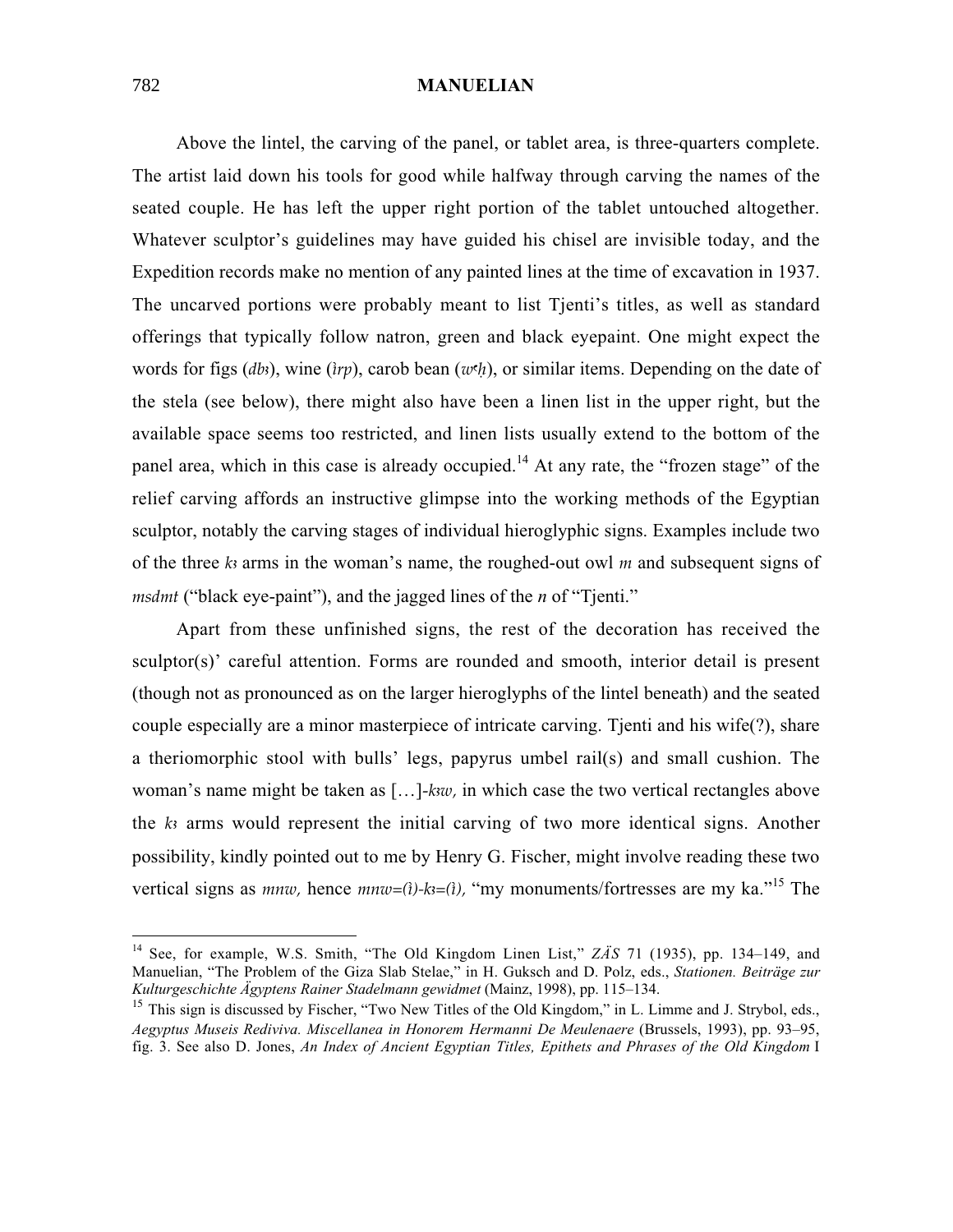couple is dressed in finery, including a tight-fitting, full-length garment with shoulder straps for her, and a kilt with elaborate belt tie for him. Both wear beaded broad collars with bichrome teardrop pendants, $16$  and the woman additionally sports a choker. Tienti's garment shows the elaborate shoulder tie, and a small beard complements his valanced wig to complete his coiffure. The woman's wig is a standard tripartite one, with each of the long individual tresses clearly indicated. In addition, she wears a bracelet and faint traces of anklet lines are just visible beneath her dress line. The faces are both rendered in great detail, including eyes and eyelids, long plastic eyebrows, nostril and philtrum indication, and in the woman's case, a well-delineated ear. Sophisticated musculature modeling is apparent on Tjenti's knees and shins, as well as on the bull leg stool, the seated couple's faces and selected hieroglyphs.

The most important feature here is the pose of the seated couple. The woman embraces her spouse(?) with both hands wrapped around him just above his waist. This is an exceedingly rare pose; while parallels may be available, this writer has so far been unable to locate them. The woman's rear arm, stretching across Tjenti's "back," is quite common, $^{17}$  but it is her forward arm, reaching around his body to show her hand clasping the "front" of his stomach and obscuring his navel, that seems unique.<sup>18</sup> A cursory survey of the published Giza parallels has not yet turned up a similar example on a seated couple. In the early Fifth Dynasty at Abusir, however, two standing embraces between Kaaper and

 $\overline{a}$ 

<sup>(</sup>Oxford, 2000), pp. 138–1139, titles 537–540. Fischer notes (personal communication) that a similar sign in *Urk.* I, 152 (15) is not to be read *hn* (*Wb.* III, p. 100, followed by Junker, *Gîza* 9 [Vienna, 1950], p. 52), but as *mnw,* and a similar example occurs as the determinative of *mnw* in Pyr. 662a(T). Another option involves taking the two unfinished signs as two mansions *¢wty*, hence *Ìwty* (*PN* I, p. 235 (2, 5), "one who belongs to the estate." In our case, then, *Hwty(t)-k* $=$ (*i*) might be a preferable reading.<br><sup>16</sup> Cf. E. Brovarski, "Old Kingdom Beaded Collars," in J. Philipps, ed., *Ancient Egypt, the Aegean and the* 

*Near East. Studies in Honour of Martha Rhoads Bell* (San Antonio, 1997), pp. 137–161; Y. Markowitz and S. Shear, "New Thoughts on an Old Egyptian Necklace," *Adornment. The Newsletter of Jewelry & Related Arts* 3, 2 (Spring 2001), pp. 1–2, 19–21.

<sup>17</sup> For the related(?) pose where the women touches the man's elbow, as an erotic gesture, see Edna R. Russmann, in *Eternal Egypt. Masterworks of Ancient Art from the British Museum* (London, 2001), cat. 56, pp. 138–139 (Dynasty 18 pair statue of Khaemwaset and Nebettawy), to which might be added Hildesheim, Das alte Reich, cat. 38, p. 96, and Nisut-nefer (G 4970), Cherpion, in Kunst des Alten Reiches, pl. 2d.<br><sup>18</sup> The feature was noticed already by N. Cherpion, *Mastabas et hypogées d'Ancien Empire* (Brussels, 1989),

p. 121.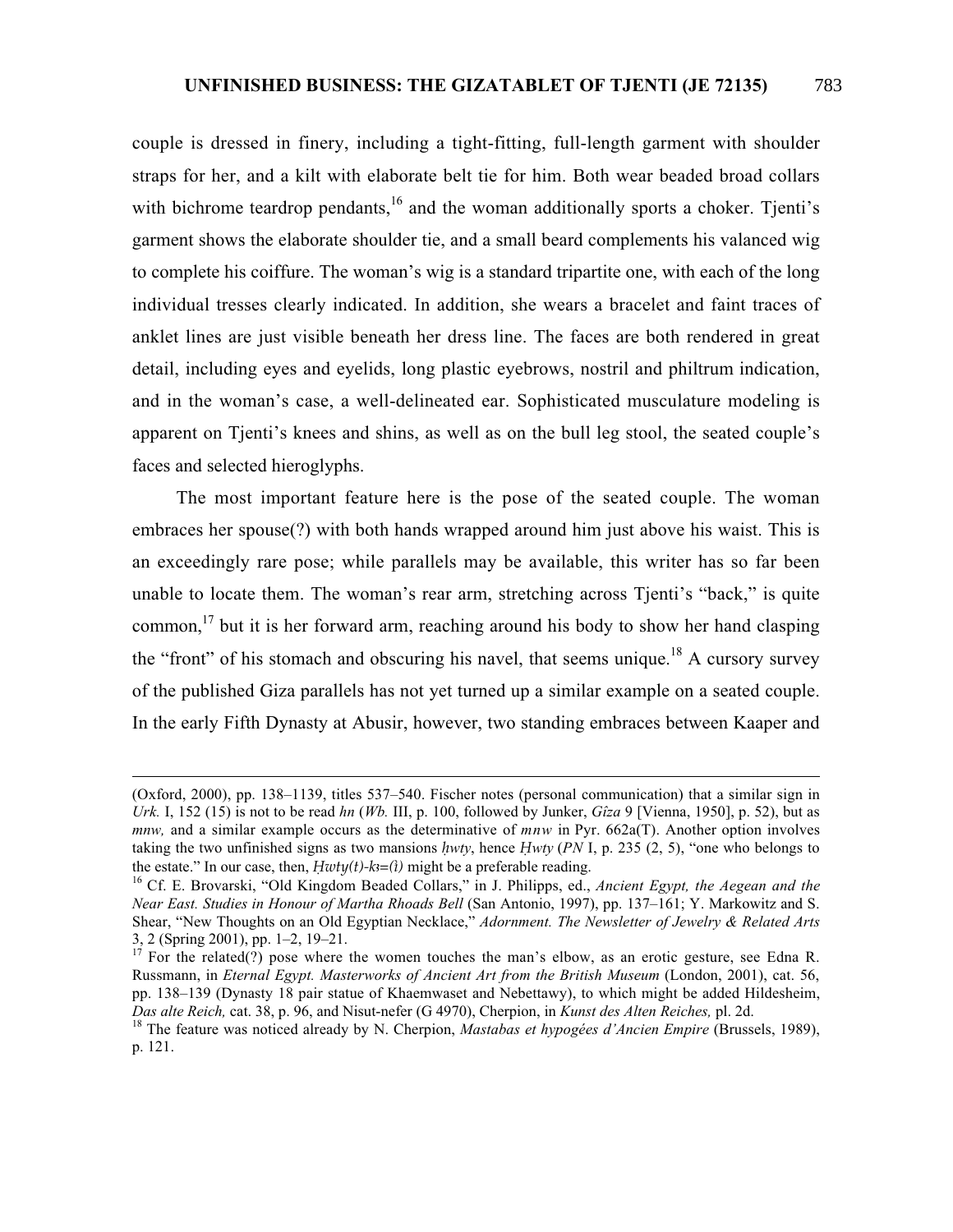his wife are attested.<sup>19</sup> In one case, the couple face each other; in the second example, the wife stands "behind" her spouse. Most other parallels show the woman's hand resting on the man's front shoulder.<sup>20</sup> One could argue that the man's shoulder tie in this case prevents the woman's arm from occupying that area, but there are several examples where the woman's hand rests on or adjacent to such a shoulder tie.<sup>21</sup> Perhaps one of the best parallels comes from the realm of three-dimensional sculpture, most notably the famous standing pair statue of Menkaure and the queen who embraces him (MFA 11.1738).<sup>22</sup>

A translation of the tablet follows:

| (1) rh nswt zš · nswt nb imsh rh <sup>(sic)</sup> ntr · (1) Royal acquaintance, royal document<br>scribe, possessor of veneration before <sup>23</sup> the<br>great god, Tienti |
|---------------------------------------------------------------------------------------------------------------------------------------------------------------------------------|
| $(2)$ (uncarved) [Tj]enti                                                                                                                                                       |
| $(3)$ (uncarved) -kau $(?)$                                                                                                                                                     |
| (4) Natron, green eyepaint, black eyepaint,<br>(uncarved)                                                                                                                       |
| (5) Royal offering, royal offering of the<br>broad hall                                                                                                                         |
| (6) $t-s(i)$ bread, $^{24}$ zizyphus, dried cake from                                                                                                                           |
|                                                                                                                                                                                 |

 <sup>19</sup> See H.G. Fischer, "A Scribe of the Army in a Saqqara Mastaba of the early Fifth Dynasty," *JNES* <sup>18</sup> (1959), p. 243, fig. 8 and pl. 6, and p. 253, fig. 21 and pl. 8; recently republished by M. Bárta, *The Cemeteries* <sup>20</sup> See, for example, the tombs of Nefer, Junker,  $Gîza 6$  (Vienna and Leipzig, 1943), p. 49 fig. 11; Kahif, ibid., p. 122 fig. 38a; Woser, ibid., p. 191 fig. 69.

<sup>&</sup>lt;sup>21</sup> Examples include Wehemka (D117), with the spouse's hand next to the shoulder tie: A. Eggebrecht, ed., *Das Alte Reich* (Wiesbaden, 1986), cat. 8, pp. 46–47; Sekhemka (G 1029), with the wife's hand on his shoulder under the tie: W.K. Simpson, *Mastabas of the Western Cemetery,* Part 1 (Boston, 1980) fig. 3; Seshem-nefer III, with the wife's hand on his shoulder and covering up part of the shoulder tie: E. Brunner-Traut, *Die Grabkammer Seschemnofers III.,* new edition (Mainz, 1995), pl. 17 and Beilage 3; Kai, a rare case with no hand showing, while her other hand slips unusually around his back arm: Junker, *Gîza* 3 (Vienna and Leipzig, 1938), p. 131, fig. 15 = pl. 8b. On embraces in general, see N. Cherpion, "Sentiment Conjugal et Figuration à l'Ancien Empire," in *Kunst des Alten Reiches,* pp. 33–47. <sup>22</sup> G.A. Reisner, *Mycerinus. The Temples of the Third Pyramid at Giza* (Cambridge, MA, 1931), p. 110 (no.

<sup>17),</sup> pls. 54–60; *Egyptian Art in the Age of the Pyramids* (New York, 1999), cat. 67, pp. 268–271. On the identity of the woman beside Menkaure, see B. Fay, "Royal Women as Represented in Sculpture during the Old Kingdom," in *Les Critères de datation stylistiques à l'Ancien Empire,* pp. 164–166, fig. 11–12. For an example of a seated pair statue with a similar embracing pose, see the possibly Fifth Dynasty granite pair statue of Irankhptah and Niankh-hathor, MFA 12.1488, in Y.J. Markowitz, J.L. Haynes, and R.E. Freed, *Egypt in the Age of the Pyramids* (Boston, 2002), cat. 27, p. 83.

<sup>&</sup>lt;sup>23</sup> Note the reversed spelling of *.*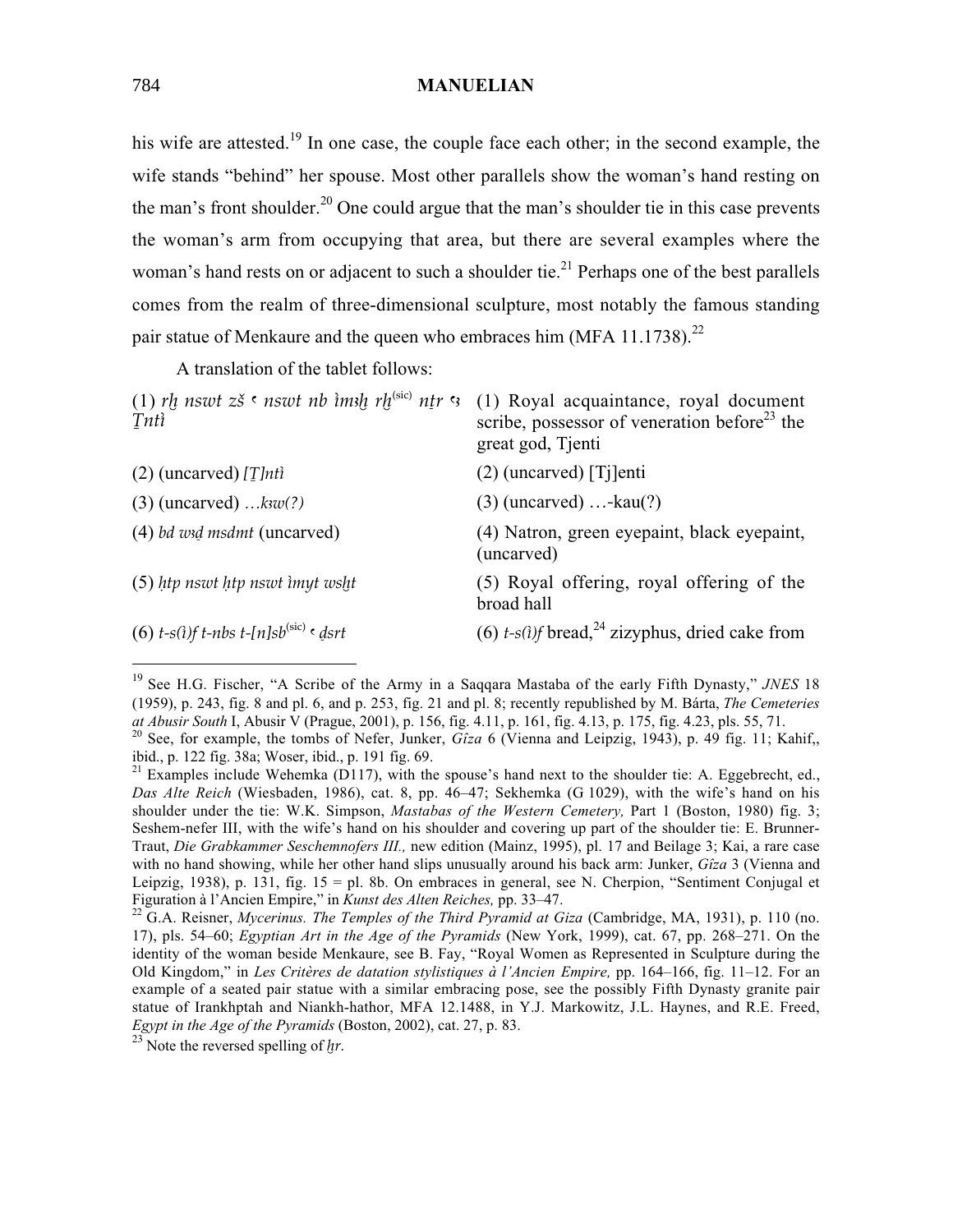- 
- 
- 

zizyphus, a portion of ale (7) cuts of meat (7) cuts of meat (8) *dst [n i tus [n i a ∞ i a ∞ i a ∞ i a ∞ i a ∞ i a ∞ i a ∞ i a ∞ i a ∞ i a ∞ i a ∞ i a ∞ i a ∞ i a ∞ i a ∞ i a ∞ i a ∞ i a ∞ i a ∞ i a ∞ i a ∞ i a ∞ i a ∞ i a ∞ i a ∞ i a ∞ i a ∞ i a ∞ i a ∞ i a ∞ i a ∞ i a ∞ i a ∞ i* (9) *t lp lp lmqt lp* (9) beer, 1,000, bread, 1,000  $(10)$  *k<sub>3</sub>*  $\mu$ <sub>3</sub>  $(10)$  bulls, 1,000

DATING AND INTERPRETATION

Stylistically, a number of elements on Tjenti's tablet may date it to the late Fourth Dynasty. Cherpion has dated the tablet to not later than the reign of Menkaure, although she assumed that it actually belonged to G 2113, and was unaware of its reused archaeological context.<sup>25</sup> Among the criteria favoring such a date are the visibility of just the end of the couple's seat cushion (critère 1), the larger, more detailed papyrus umbel (critère 9), the short bread loaves on the offering table reaching between the deceased's knee and elbow (critère 16), the footed offering table (critère 24), the wife's choker (critère 46), and Tjenti's wig with tall vertical valances at the top of the head (critère 24), a feature described by Fischer in 1959.26 The earlier spelling of "black eye-paint," *smdt* for *msdmt,* might also speak for a Fourth Dynasty date, although the spelling admittedly occurs in the Fifth Dynasty as well.<sup>27</sup> Additionally, one might note that the carving shows affinities with the Giza tomb of Khaf-khufu (G 7130–7140), usually dated to early Dynasty 4 (Khufu), and identified by Stadelmann as the early sepulcher of Khafre.<sup>28</sup> In particular one might cite the

<sup>&</sup>lt;sup>24</sup> Some confusion has crept into this line. The *t* at the end of the word is either a mistake for a rounded cake or meat sign determinative, cf. S. Hassan, *Excavations at Gîza* 6, pt. 2, *The Offering List in the Old Kingdom* (Cairo, 1948), pp. 376–378 (no. 153), pl. 94 (Sankh-ptah), or intended as the *t* of *t-nbs,* the following item. The third item in the list is even more garbled, for it omits the *n* of *nbs,* and also reverses the *b* and *s.* In fact, all three tall *s* signs on the tablet are reversed. The *n* must be read twice, and a superfluous *t* deleted. The word is likewise miswritten *nsb* in the tomb of Kaemankh, ibid., pl. 96 (no. 178). 25 Cherpion, *Mastabas et hypogées,* p. 121. 26 Fischer, *JNES* 18, pp. 238–239.

<sup>27</sup> Cf. Hassan, *Gîza* 6, pp. 264–265; many of the Giza slab stelae from the reign of Khufu use *smdt* for *msdmt*

<sup>&</sup>lt;sup>28</sup> Cf. R. Stadelmann, "Khaefkhufu = Chephren: Beiträge zur Geschichte der 4. Dynastie," *SAK* 11 (1984), pp. 165–172. This intriguing suggestion is not without its share of problems, such as the discrepancy in the respective names of spouses.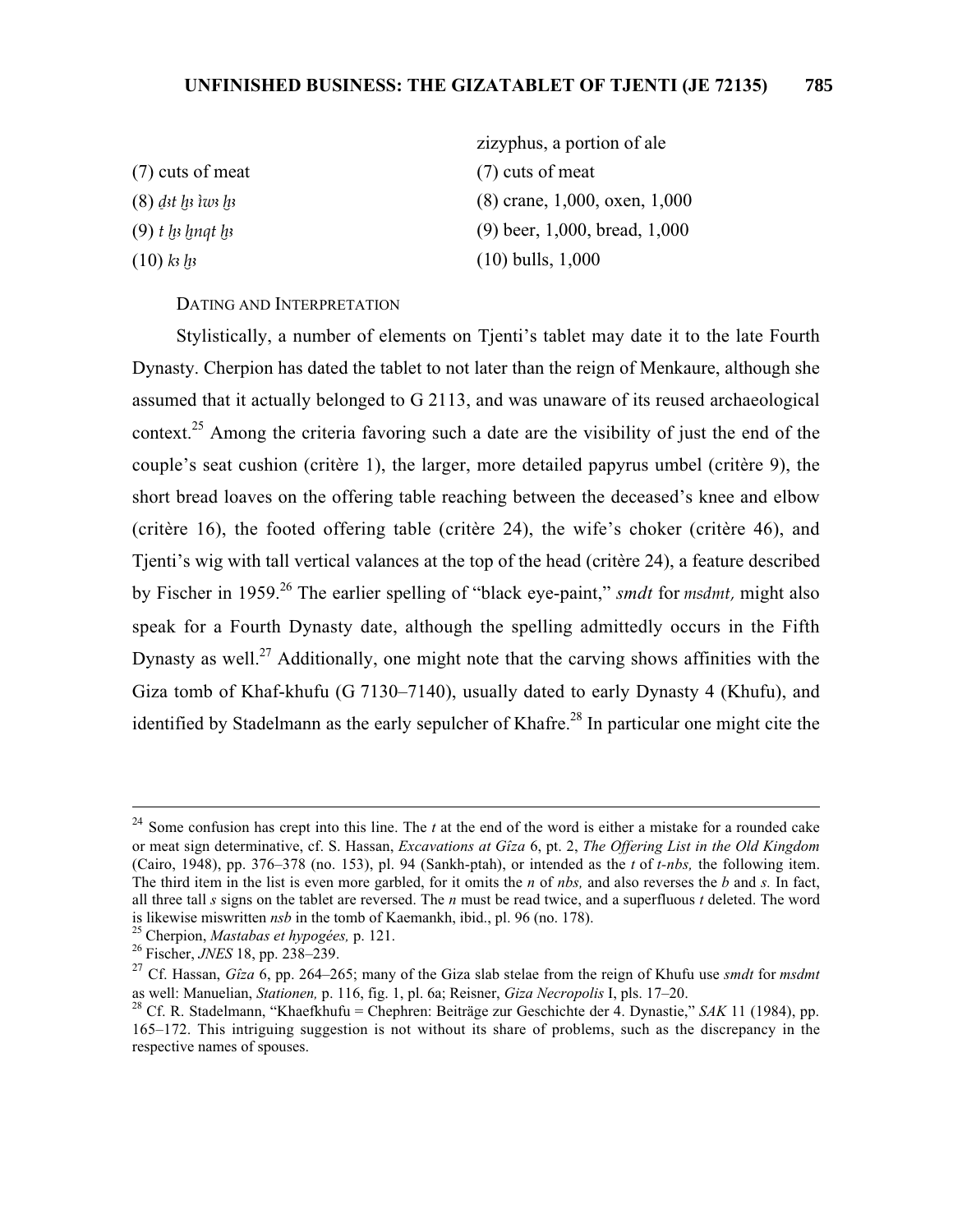his wife are attested.<sup>19</sup> In one case, the couple face each other; in the second example, the wife stands "behind" her spouse. Most other parallels show the woman's hand resting on the man's front shoulder.<sup>20</sup> One could argue that the man's shoulder tie in this case prevents the woman's arm from occupying that area, but there are several examples where the woman's hand rests on or adjacent to such a shoulder tie.<sup>21</sup> Perhaps one of the best parallels comes from the realm of three-dimensional sculpture, most notably the famous standing pair statue of Menkaure and the queen who embraces him (MFA 11.1738).<sup>22</sup>

A translation of the tablet follows:

| Tntì                                                            | (1) rh nswt zš $\epsilon$ nswt nb imsh rh <sup>(sic)</sup> ntr $\epsilon$ (1) Royal acquaintance, royal document<br>scribe, possessor of veneration before <sup>23</sup> the<br>great god, Tjenti |
|-----------------------------------------------------------------|---------------------------------------------------------------------------------------------------------------------------------------------------------------------------------------------------|
| $(2)$ (uncarved) [T]nti                                         | $(2)$ (uncarved) [Tj]enti                                                                                                                                                                         |
| $(3)$ (uncarved) $ksw(?)$                                       | $(3)$ (uncarved) - $kau(?)$                                                                                                                                                                       |
| $(4)$ bd wid msdmt (uncarved)                                   | (4) Natron, green eyepaint, black eyepaint,<br>(uncarved)                                                                                                                                         |
| $(5)$ htp nswt htp nswt imyt wsht                               | (5) Royal offering, royal offering of the<br>broad hall                                                                                                                                           |
| (6) $t-s(i)f$ t-nbs $t$ -[n]sb <sup>(sic)</sup> $\epsilon$ dsrt | (6) $t-s(i)$ bread, $^{24}$ zizyphus, dried cake from                                                                                                                                             |

 <sup>19</sup> See H.G. Fischer, "A Scribe of the Army in a Saqqara Mastaba of the early Fifth Dynasty," *JNES* <sup>18</sup> (1959), p. 243, fig. 8 and pl. 6, and p. 253, fig. 21 and pl. 8; recently republished by M. Bárta, *The Cemeteries* <sup>20</sup> See, for example, the tombs of Nefer, Junker,  $Gîza 6$  (Vienna and Leipzig, 1943), p. 49 fig. 11; Kahif, ibid., p. 122 fig. 38a; Woser, ibid., p. 191 fig. 69.

<sup>&</sup>lt;sup>21</sup> Examples include Wehemka (D117), with the spouse's hand next to the shoulder tie: A. Eggebrecht, ed., *Das Alte Reich* (Wiesbaden, 1986), cat. 8, pp. 46–47; Sekhemka (G 1029), with the wife's hand on his shoulder under the tie: W.K. Simpson, *Mastabas of the Western Cemetery,* Part 1 (Boston, 1980) fig. 3; Seshem-nefer III, with the wife's hand on his shoulder and covering up part of the shoulder tie: E. Brunner-Traut, *Die Grabkammer Seschemnofers III.,* new edition (Mainz, 1995), pl. 17 and Beilage 3; Kai, a rare case with no hand showing, while her other hand slips unusually around his back arm: Junker, *Gîza* 3 (Vienna and Leipzig, 1938), p. 131, fig. 15 = pl. 8b. On embraces in general, see N. Cherpion, "Sentiment Conjugal et Figuration à l'Ancien Empire," in *Kunst des Alten Reiches,* pp. 33–47. <sup>22</sup> G.A. Reisner, *Mycerinus. The Temples of the Third Pyramid at Giza* (Cambridge, MA, 1931), p. 110 (no.

<sup>17),</sup> pls. 54–60; *Egyptian Art in the Age of the Pyramids* (New York, 1999), cat. 67, pp. 268–271. On the identity of the woman beside Menkaure, see B. Fay, "Royal Women as Represented in Sculpture during the Old Kingdom," in *Les Critères de datation stylistiques à l'Ancien Empire,* pp. 164–166, fig. 11–12. For an example of a seated pair statue with a similar embracing pose, see the possibly Fifth Dynasty granite pair statue of Irankhptah and Niankh-hathor, MFA 12.1488, in Y.J. Markowitz, J.L. Haynes, and R.E. Freed, *Egypt in the Age of the Pyramids* (Boston, 2002), cat. 27, p. 83.

<sup>&</sup>lt;sup>23</sup> Note the reversed spelling of *.*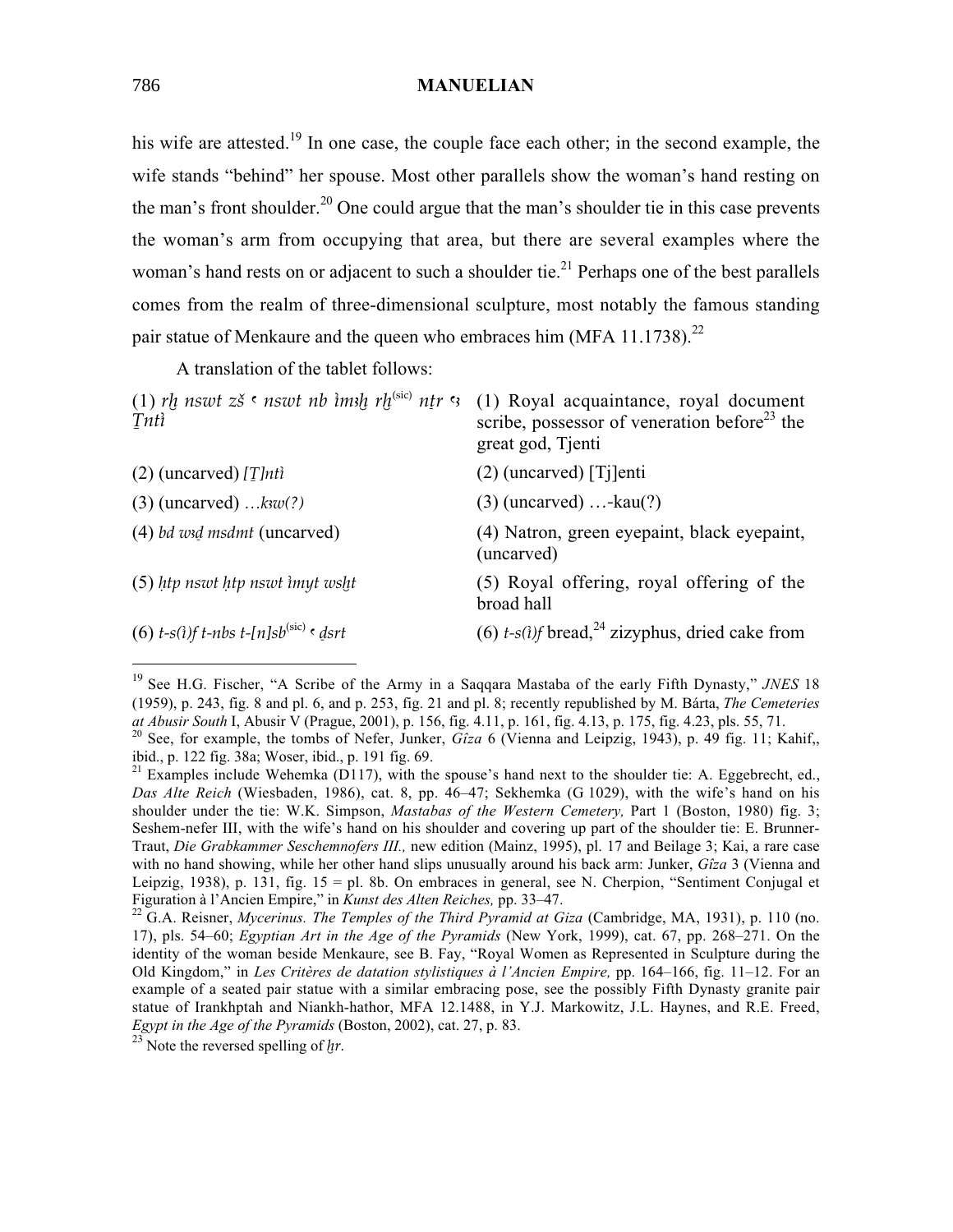eliminated is the Tjenti of the minor mastaba just east of G 5150 (Seshat-hetep), identified only by several cylinder seals.<sup>32</sup>

Perhaps a more likely candidate for matching our Tjenti is to be found just a few meters to the west of G 2113. Mastaba G 2051 has been assigned to a Tjenti based on an inscribed offering basin stone found in situ in front of one of the two mud brick false door emplacements on the tomb's exterior east wall.<sup>33</sup> The stone is oblong with a raised circular platform in the center and a rectangular basin to one side (both inscribed). The two false door emplacements measure 65 cm across, and are thus too small to hold a false door tablet the size of the one reused in G 2113. But the tomb also contains an interior chapel which once held yet another false door. According to unpublished excavation records in Boston, this "room a" measured 3.8 x 1.2 m, "probably with niche or inserted stela at south end of west wall (destroyed by the intrusion of shaft X). $334$  Exact measurements of this chapel false door do not survive to allow a precise comparison with the tablet found in G 2113, but it was almost certainly larger and more elaborate than the simpler mud brick niches on the exterior of G 2051. Tjenti's name is spelled the same way on both the Cairo tablet, and the offering stone from G 2051, and while the titles do not particularly tally well, it is quite likely that we are missing many of our Tjenti's titles due to the unfinished state of the tablet's decoration. Our Tjenti bore the titles translated above (*rh nswt* and *zš* ™ *nswt*), while

<sup>32</sup> PM III, p. 150; Junker, *Gîza* 7 (Vienna and Leipzig, 1944), pp. 90–92. For the seals, see idem, "Zwei Schein-Rollsiegel aus dem Alten Reich," *Mélanges Maspero* I (Cairo, 1935–38), pp. 267–271. Yet another Tjenti was apparently the owner of G 2007, but his wife is named Bebi, as preserved on a tablet scene showing the couple seated on either side of an offering table, Harvard–MFA Expedition photographs B 731  $(= B 7466)$  and A 525 (=A 5969), unpublished.

<sup>&</sup>lt;sup>33</sup> This offering stone was numbered 38-1-23 by the Harvard–MFA Expedition, and measures 50–60 cm in length and 38 cm in width. It is presumably in Cairo. An unpublished Expedition photo bears the negative number C 14112, taken on January 27, 1938. On the development of Old Kingdom offering basins, see now R. Hölzl, *Ägyptische Opfertafeln und Kultbecken,* HÄB 45 (Hildesheim, 2002), pp. 13–26, and idem, "Zur Typologie der Opfertafeln und Kultbecken," *GM* 183 (2001), pp. 53–69 (although the form of Tjenti's offering stone is not represented specifically). See also M. Mostafa, *Untersuchungen zu Opfertafeln im Alten Reich,* HÄB 17 (Hildesheim, 1982), and D. Abou-Ghazi, *Denkmäler des Alten Reiches* III, CCG 57001–57100 (Cairo, 1978, 1980).

<sup>&</sup>lt;sup>34</sup> Unpublished records on G 2051, housed in the Museum of Fine Arts, Boston, and scheduled for publication along with nucleus cemetery 2100.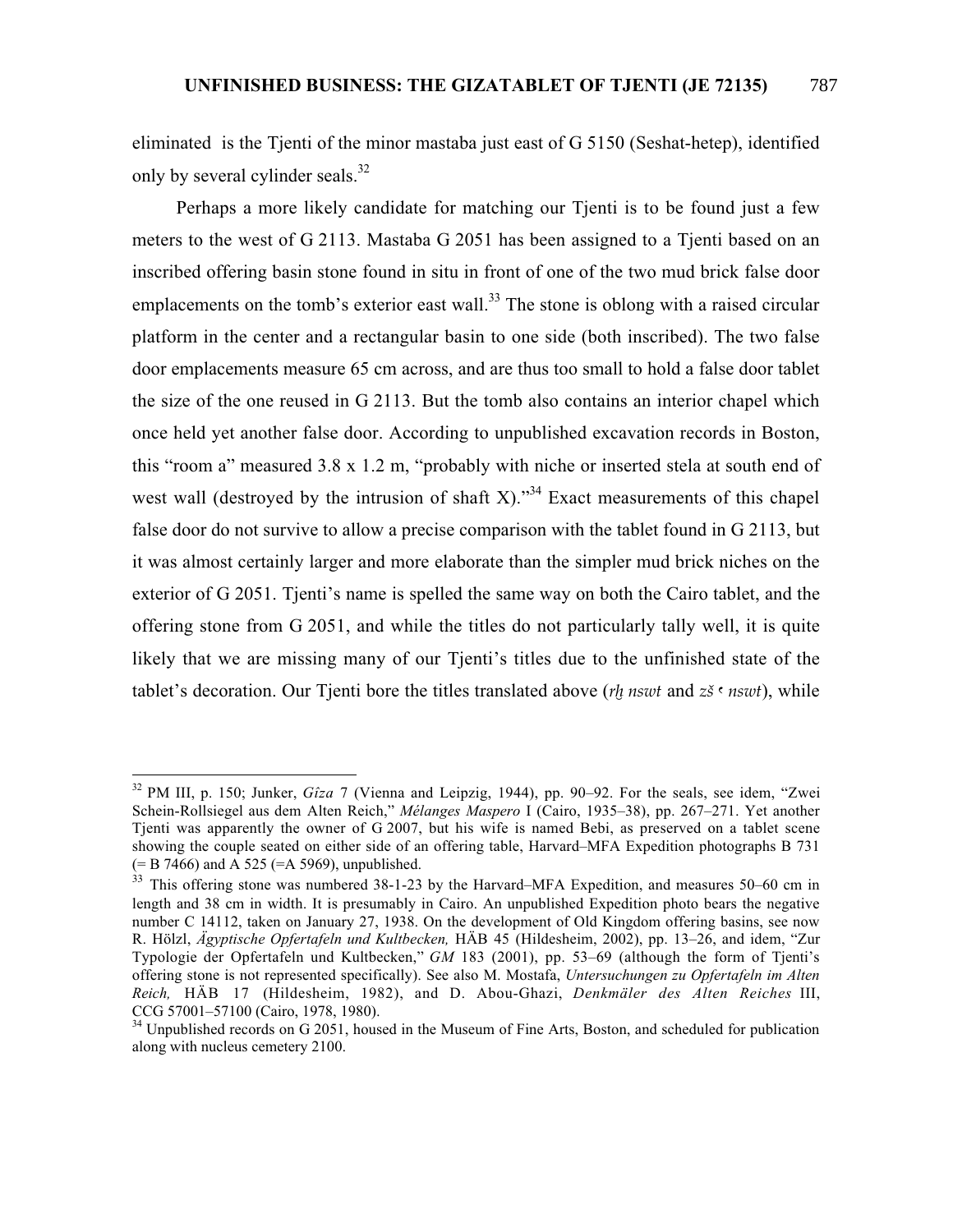the Tjenti of G 2051 was a king's acquaintance (*rh nswt*), juridicial scribe (*zš zib*), and an overseer of document scribes of Akhet-Khufu (*¡my-r zß m∂£t £∞t-Ówfw*).

What is the sequence of use and reuse for the Cairo tablet of Tienti, and how do the various mastabas involved help in reconstructing that sequence? The following scenario is offered for discussion. The original core mastabas G 2100 and G 2110 of nucleus cemetery 2100 clearly date to reign of Khufu. The chapel of G 2110 (Nefer) may have been decorated somewhat later, in the reign of either Djedefre or Khafre.<sup>35</sup> To the west of Nefer's mastaba were built G 2041 (Senenuka) and G 2051 (Tjenti); these are taken to be contemporaries of Nefer, for a representation of Senenuka actually appears on the north entrance thickness of Nefer's chapel wall.<sup>36</sup> At this time in Dynasty 4, no subsidiary tombs would yet have existed between G 2100 and G 2110, in order to keep the access clear. Since G 2110 and G 2041 (further west, see plan, fig. 1) are contemporary, it is highly unlikely that access between the tombs would have been cut off in Khufu's or Khafre's reign. Later, perhaps in Dynasty 5 or even 6, the addition of subsidiary burials of G 2111, 2112, and 2113 choked the east–west passage between G 2100 and G 2110. We know that G 2113 must be later than G 2110, not only for the above-stated reasons of access, but because shaft B of G 2113 uses the south wall of G 2110 as its north wall, hence it must post-date G 2110. By the time (post-Dynasty 4) of construction of G 2113, the cult of G 2051, including the unfinished tablet of Tjenti from its interior chapel false door, had ceased to function. Tjenti's tablet was thus removed and "repurposed" by those entrusted with the mortuary cult of G 2113. This might explain the relocation of Tienti's unfinished tablet into the roof of the late Old Kingdom G 2113's shaft C. We thus have a Dynasty 4 tablet fragment (Tjenti) removed from a Dynasty 4 mastaba (G 2051) and reused in a Dynasty 5 or 6 subsidiary tomb (G 2113). One wonders if the rest of the false door was ever finished and whether its lower half may have landed elsewhere in the Western Cemetery at Giza.

35 Cherpion prefers Djedefre, *Mastabas et hypogées,* pp. 119–120.

<sup>36</sup> MFA 07.1002; cf. Reisner, *Giza Necropolis* I, pl. 30b; *Egyptian Art in the Age of the Pyramids,* cat. 79, pp. 285–286 (last figure on the right).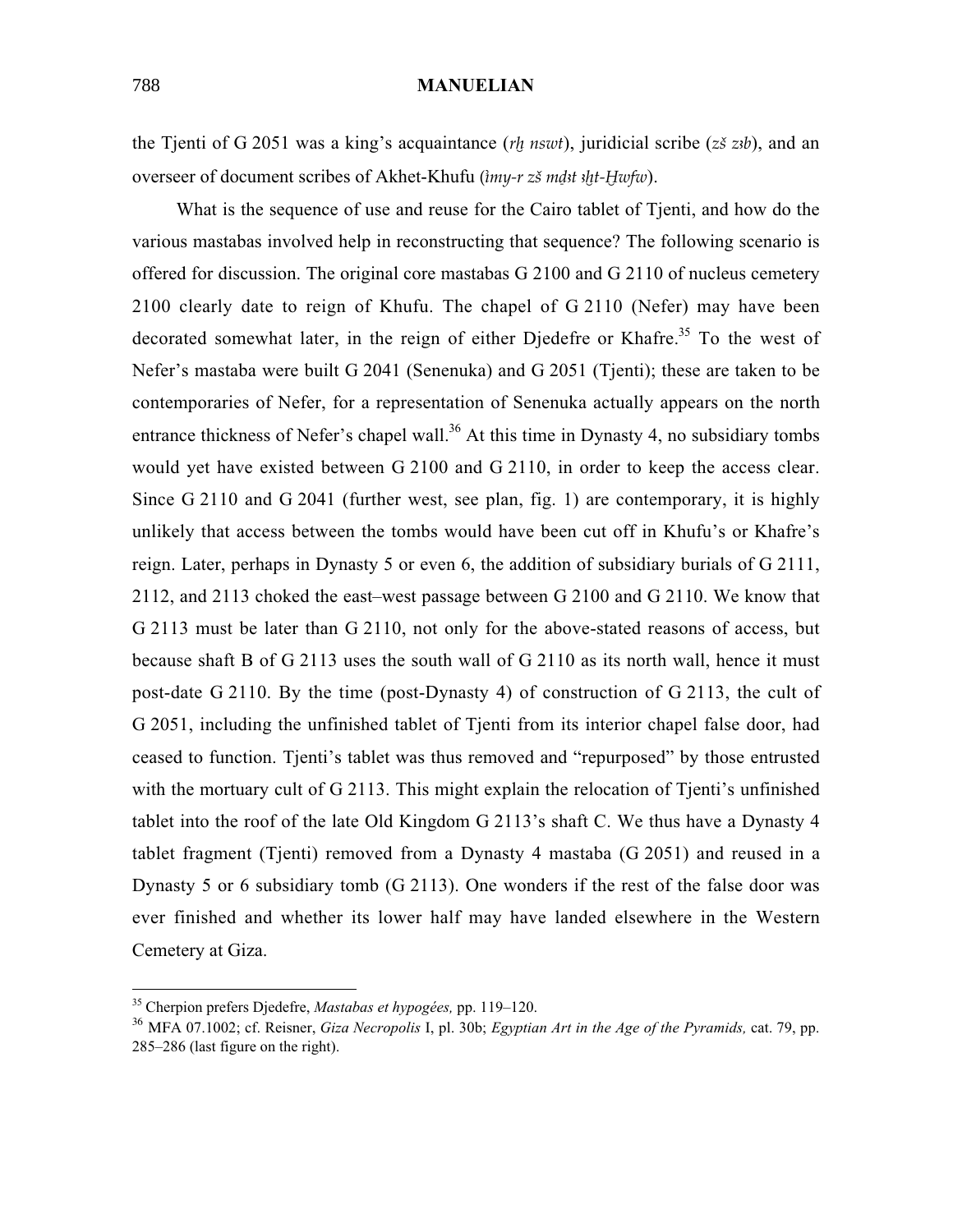

Plate I. The tablet of Tjenti re-used as roofing slab over shaft G 2113 C, looking southeast, December 3, 1937; photograph by Expedition Photographer Mohammedani Ibrahim (A 7883). Courtesy Museum of Fine Arts, Boston.